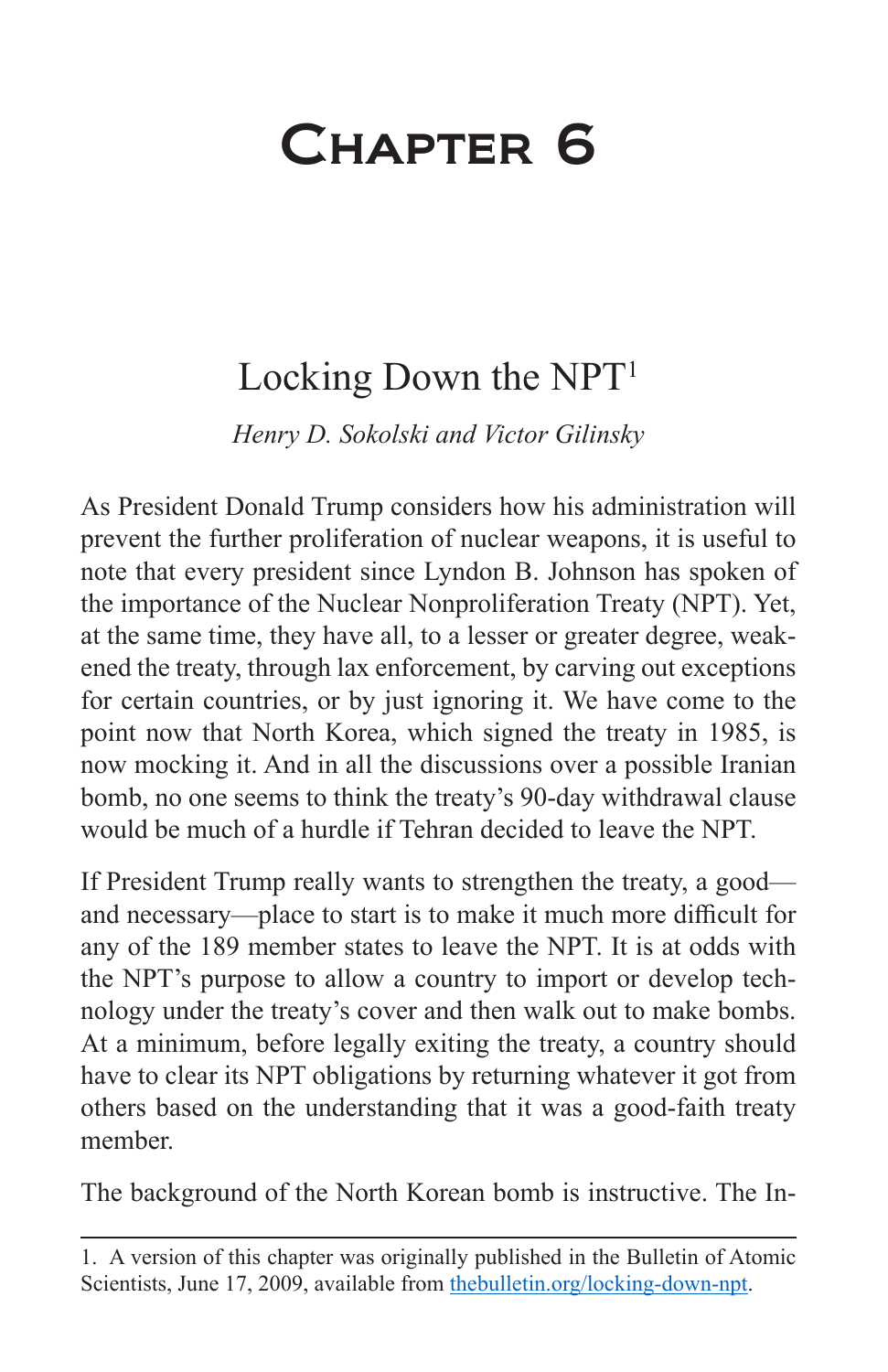ternational Atomic Energy Agency (IAEA), of which the United States is the most prominent member, allowed North Korea to drag out its obligation to undergo a thorough initial IAEA inspection within 18 months of signing and ratifying the NPT. The inspection did not start until 1992, by which time Pyongyang already had illicitly separated plutonium. When the inspectors insisted on inspecting two waste sites that might reveal this, the North Koreans tossed them out and threatened to pull out of the treaty altogether.

The international reaction to this behavior was not to treat North Korea as an NPT violator but to beseech it to remain in the treaty. The United States went so far as to offer two large light water reactors (with South Korea and Japan footing the \$5 billion bill), and to agree to shield the North for years from the NPT's inspection requirements in return for a halt in North Korean plutonium production. When it later looked as if Washington would ultimately insist on inspection, the North announced it was withdrawing from the treaty anyhow. This led to lots of diplomatic hand wringing in NPTsignatory state capitals, but not a peep that Pyongyang couldn't legally quit the NPT.

Such a permissive interpretation of the withdrawal clause must change to one that conforms to the treaty's purpose--no matter how awkward or late in the game. The international community should insist that North Korea is still an NPT member and that, among its other obligations, it must permit the basic IAEA inspections that never took place in 1992.

The predictable reaction to this proposal, in some quarters, will be that North Korea's actions can't be reversed by international pressure, and that the NPT's withdrawal clause, which was made deliberately permissive to entice prospective member states, can't be reinterpreted. Yet, the United States has long been committed to reversing North Korea's nuclear status, and if we don't reinterpret the treaty we will be writing it off as a serious commitment. International legal obligations do matter and being branded as a treaty violator has consequences internationally. Even Pyongyang seems to sense